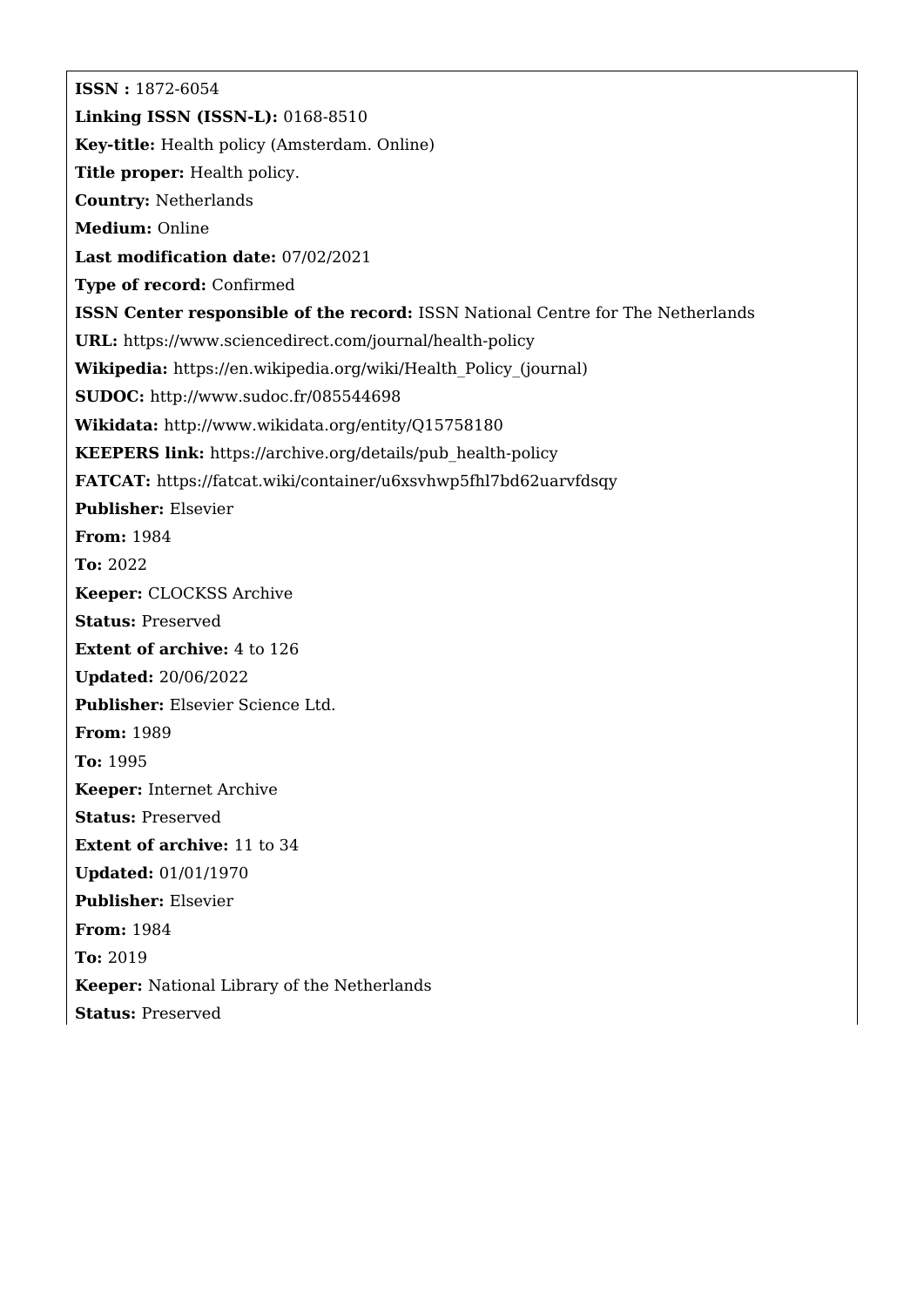**Extent of archive:** Preserved : 4 (1 to 4); 5 (1 to 4); 6 (1 to 4); 7 (1 to 3); 8 (1 to 3); 9 (1 to 3); 10 (1 to 3); 11 (1 to 3); 12 (1-2, 3); 13 (1 to 3); 14 (1 to 3); 15 (1, 2-3); 16 (1 to 3); 17 (1 to 3); 18 (1 to 3); 19 (1, 2-3); 20 (1-2, 3); 21 (1 to 3); 22 (1-2, 3); 23 (1-2, 3); 24 (1 to 3); 25 (1-2, 3); 26 (1 to 3); 27 (1 to 3); 28 (1 to 3); 29 (1-2, 3); 30 (1-3); 31 (2, 3); 32 (1-3); 33 (2, 3); 34 (1 to 3); 35 (1 to 3); 36 (1 to 3); 37 (1 to 3); 38 (1 to 3); 39 (1 to 3); 40 (1 to 3); 41 (S, 1 to 3); 42 (1 to 3); 43 (1 to 3); 44 (1 to 3); 45 (1 to 3); 46 (1 to 3); 47 (1 to 3); 48 (1 to 3); 49 (1-2, 3); 50 (1-2, 3); 51 (1 to 3); 52 (1 to 3); 53 (1 to 3); 54 (1 to 3); 55 (1 to 3); 56 (1 to 3); 57 (1 to 3); 58 (1 to 3); 59 (1 to 3); 60 (1 to 3); 61 (1 to 3); 62 (1 to 3); 63 (1 to 3); 64 (1 to 3); 65 (1 to 3); 66 (1 to 3); 67 (1 to 3); 68 (1 to 3); 69 (1 to 3); 70 (1 to 3); 71 (1 to 3); 72 (1 to 3); 73 (1 to 3); 74 (1 to 3); 75 (1 to 3); 76 (1 to 3); 77 (1 to 3); 78 (1, 2-3); 79 (1, 2-3); 80 (1 to 3); 81 (1, 2-3); 82 (1 to 3); 83 (1, 2-3); 84 (1, 2-3); 85 (1 to 3); 86 (1, 2-3); 87 (1 to 3); 88 (1, 2-3); 89 (1 to 3); 90 (1, 2-3); 91 (S1, 1 to 3); 92 (1, 2-3); 93 (1, 2-3); 94 (1 to 3); 95 (1, 2-3); 96 (1 to 3); 97 (1, 2-3); 98 (1, 2-3); 99 (1 to 3); 100 (1, 2-3); 101 (1 to 3); 102 (1, 2-3); 103 (1, 2-3); 104 (1 to 3); 105 (1, 2-3); 106 (1 to 3); 107 (1, 2-3); 108 (1, 2-3); 109 (3); 110 (1, 2-3); 111 (3); 112 (1-2, 3); 113 (1-2, 3); 114 (1, 2-3); 115 (1, 2-3); 116 (1, 2-3); 117 (1 to 3); 118 (1 to 3); 119 (1 to 11); 120 (1 to 8, 10 to 12); 121 (1 to 4, 6 to 12); 122 (1, 2, 4 to 12); 123 (1 to 8)

**Updated:** 19/06/2022

**Publisher:** Elsevier

**From:** 1984

**To:** 2022

**Keeper:** Portico

**Status:** Preserved

**Extent of archive:** Preserved : 4 (2 to 4); 5 (1 to 4); 6 (1 to 4); 7 (1 to 3); 8 (1 to 3); 9 (1 to 3); 10 (1 to 3); 11 (1 to 3); 12 (1-2, 3); 13 (1 to 3); 14 (1 to 3); 15 (1, 2-3); 16 (1 to 3); 17 (1 to 3); 18 (1 to 3); 19 (1, 2-3); 20 (1-2, 3); 21 (1 to 3); 22 (1-2, 3); 23 (1-2, 3); 24 (1 to 3); 25 (1-2, 3); 26 (1 to 3); 27 (1 to 3); 28 (1 to 3); 29 (1-2, 3); 30 (1-3); 31 (2, 3); 32 (1-3); 33 (2, 3); 34 (1 to 3); 35 (1 to 3); 36 (1 to 3); 37 (1 to 3); 38 (1 to 3); 39 (1 to 3); 40 (1 to 3); 41 (1 to 3); 42 (1 to 3); 43 (1 to 3); 44 (1 to 3); 45 (1 to 3); 46 (1 to 3); 47 (1 to 3); 48 (1 to 3); 49 (1-2, 3); 50 (1-2, 3); 51 (1 to 3); 52 (1 to 3); 53 (1 to 3); 54 (1 to 3); 55 (1 to 3); 56 (1 to 3); 57 (1 to 3); 58 (1 to 3); 59 (1 to 3); 60 (1 to 3); 61 (1 to 3); 62 (1 to 3); 63 (1 to 3); 64 (1 to 3); 65 (1 to 3); 66 (1 to 3); 67 (1 to 3); 68 (1 to 3); 69 (1 to 3); 70 (1 to 3); 71 (1 to 3); 72 (1 to 3); 73 (1 to 3); 74 (1 to 3); 75 (1 to 3); 76 (1 to 3); 77 (1 to 3); 78 (1, 2-3); 79 (1, 2-3); 80 (1 to 3); 81 (1, 2-3); 82 (1 to 3); 83 (1, 2-3); 84 (1, 2-3); 85 (1 to 3); 86 (1, 2-3); 87 (1 to 3); 88 (1, 2-3); 89 (1 to 3); 90 (1, 2-3); 91 (1 to 3); 92 (1, 2-3); 93 (1, 2-3); 94 (1 to 3); 95 (1, 2-3); 96 (1 to 3); 97 (1, 2-3); 98 (1, 2-3); 99 (1 to 3); 100 (1, 2-3); 101 (1 to 3); 102 (1, 2-3); 103 (1, 2-3); 104 (1 to 3); 105 (1, 2-3); 106 (1 to 3); 107 (1, 2-3); 108 (1, 2-3); 109 (1 to 3); 110 (1, 2-3); 111 (1 to 3); 112 (1-2, 3); 113 (1-2, 3); 114 (1, 2-3); 115 (1, 2-3); 116 (1, 2-3); 117 (1 to 3); 118 (1 to 3); 119 (1 to 12); 120 (1 to 12); 121 (1 to 12); 122 (1 to 12); 123 (1 to 12); 124 (1 to 10, 12); 125 (1 to 12); 126 (1 to 4)

**Updated:** 04/06/2022

**Publisher:** Elsevier

**From:** 1984

**To:** 2022

**Keeper:** Scholars Portal

**Status:** Preserved